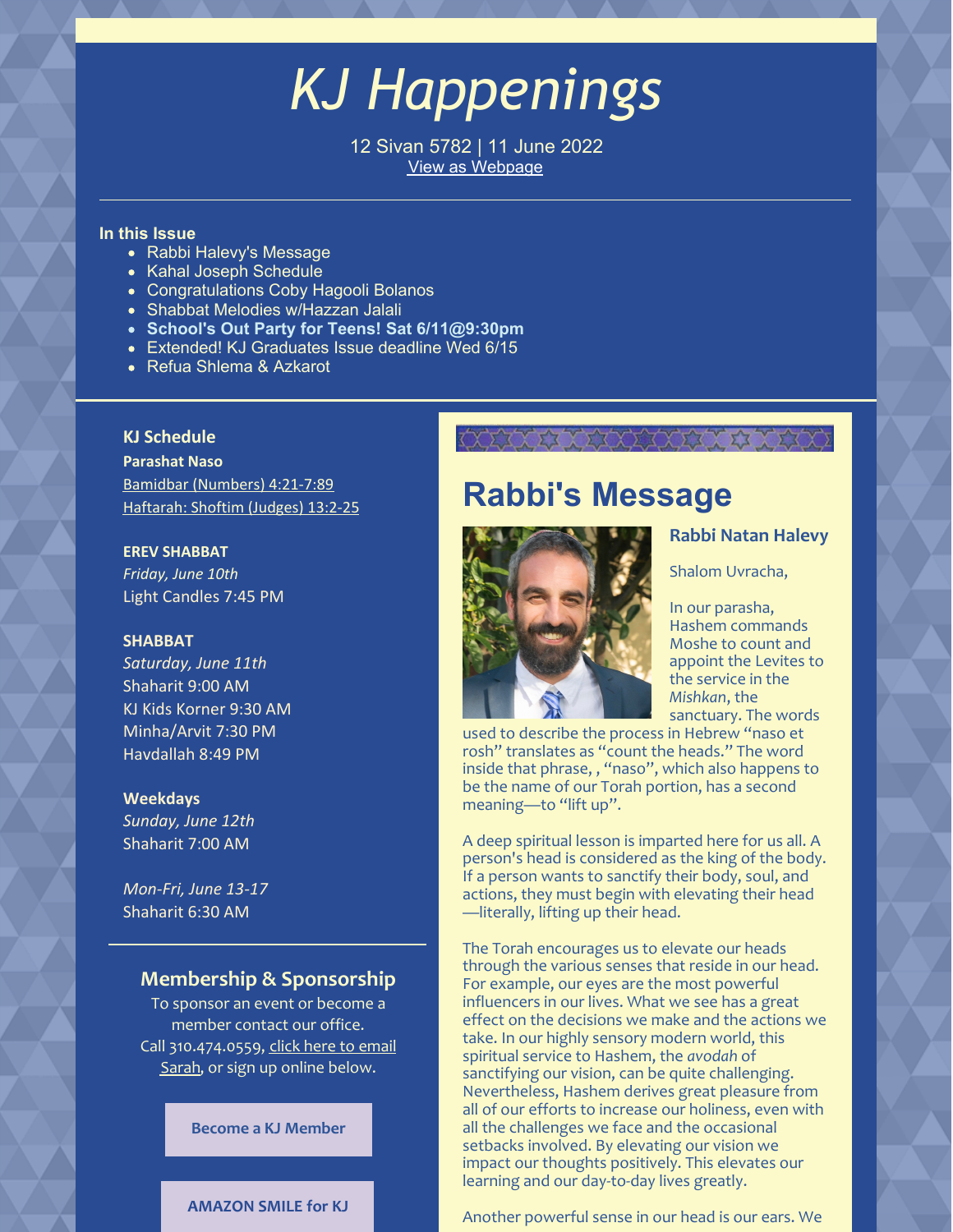

must make a great effort to hear positive speech as much as possible. This also has a great impact on our thoughts and behaviors as with our sight. When King Saul went against Hashem's orders and had mercy on the Amalekite King Agag, Agag was able to procreate and keep the lineage of Amalek alive. Amalek is the Torah's name for those who do senseless evil, such as Haman in the story of Purim...

**Click to read [more](https://www.kahaljoseph.org/learning/rabbis-message/)**

## **Congratulations Coby Hagooli Bolanos on your Bar Mitzvah**

**Mazal Tov to your parents** Dana Hagooli & Oscar Bolanos

> **to your siblings** Mia, Noah, & Raya

**to your grandparents** Ruth & Edmond Hagooli Clara Ines Molina & German Bolanos

> **and to the entire family on this joyous occasion**

## **Shabbat Melodies with Hazzan Saeed Jalali**





Listen to the **Haftara for [Parashat](https://youtu.be/q3wt8wgbN58) Naso** and to the**[Shabbat](https://www.youtube.com/playlist?list=PLPfhenMpEqQUikK5Lrj_QIG3NAgaEo29D) Tehillim Playlist** created by KJ's Hazzan Saeed Jalali!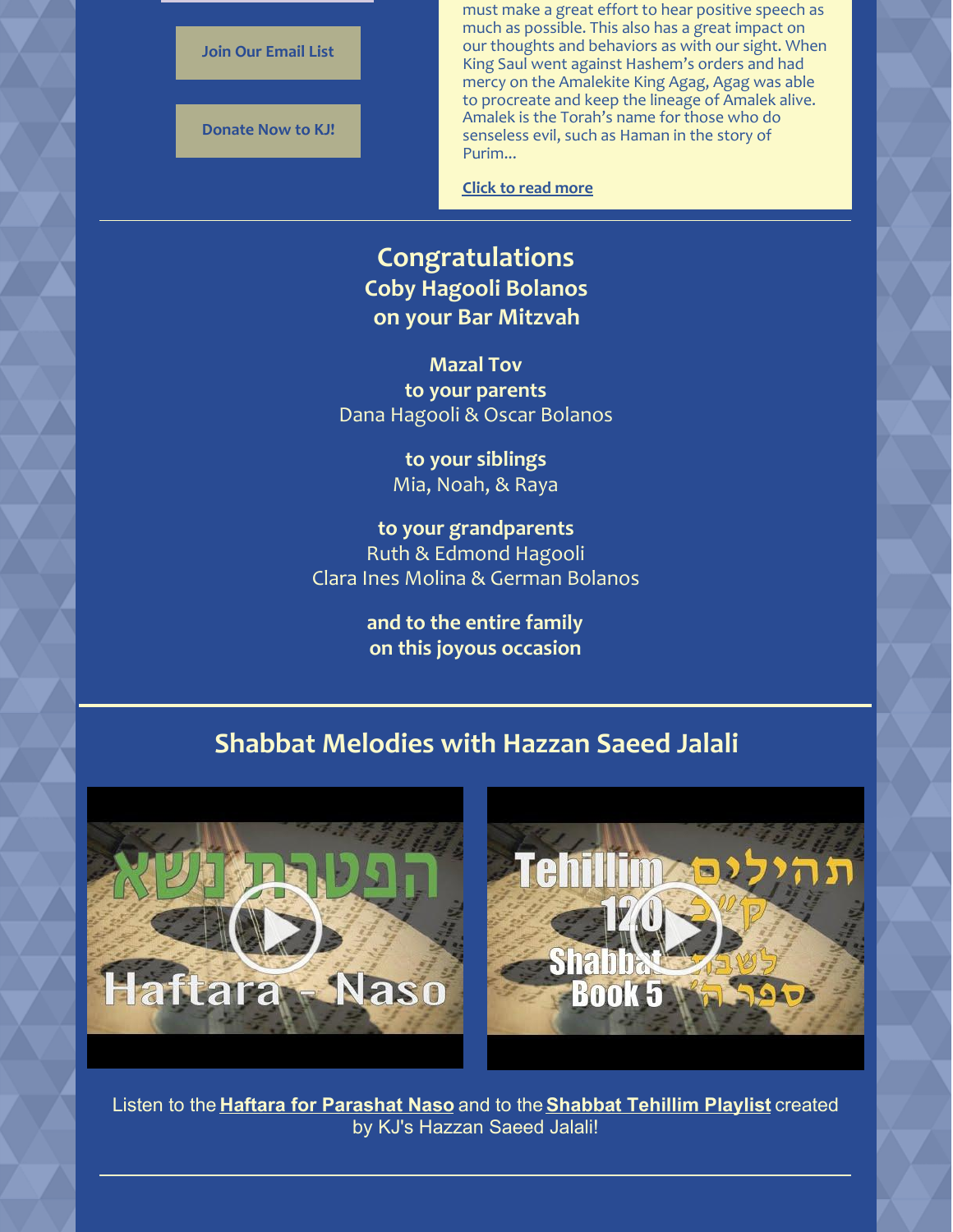## **Kahal Joseph Events**

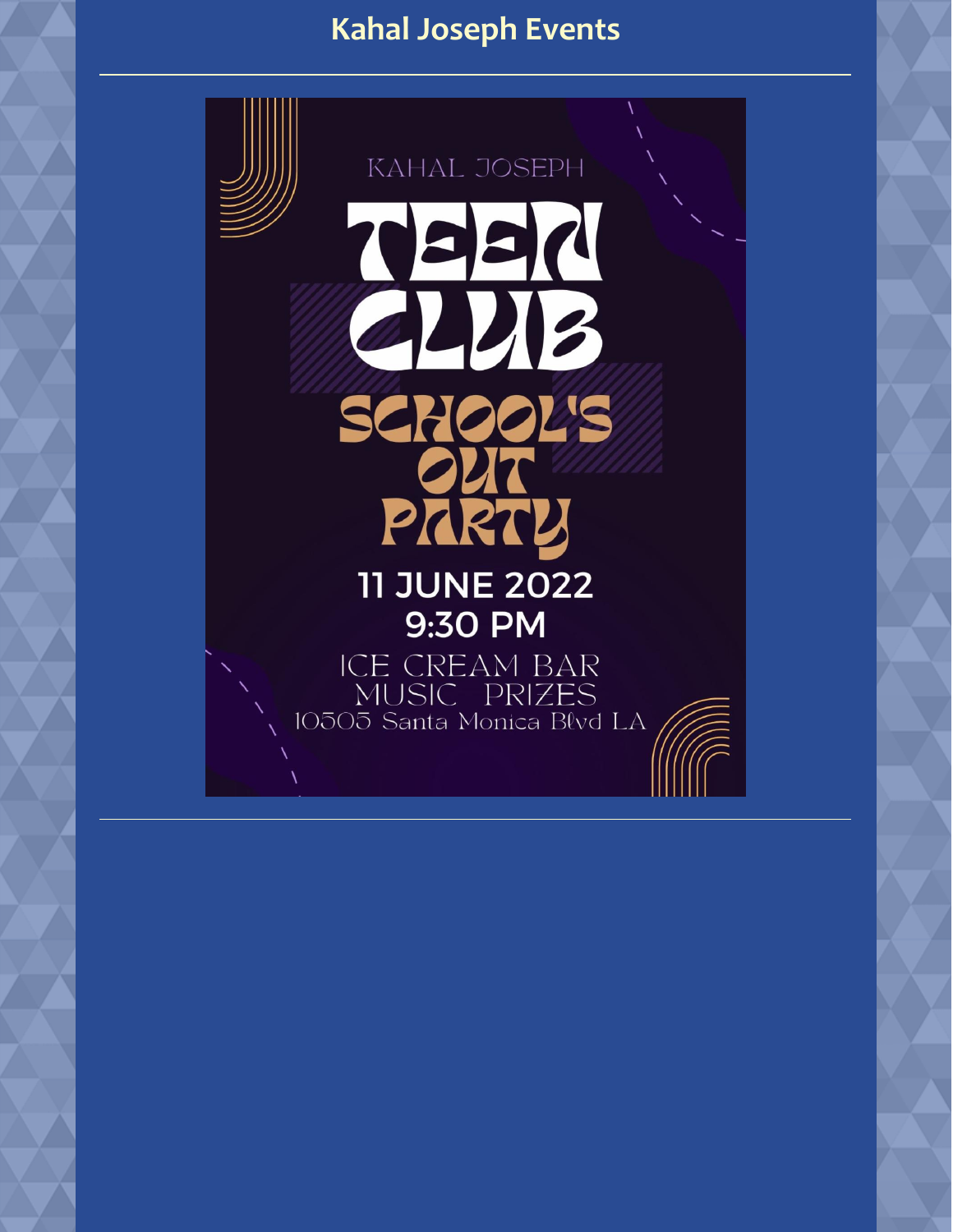# Deadline Extended **CALLING KJ GRADUATES 2022**

Share your success, joy, and accomplishments with Kahal Joseph's community! Send us your name, school, grade or degree, along with your photo by June 15th to be included in our KJ Graduates' 2022 Special Issue. Email info to kjcongregationegmail.com

## Click HERE to send your [GRADUATE'S](mailto:kjcongregation@gmail.com) INFO & **PHOTO**

## **Refuah Shelema**

We wish complete healing of body, mind, and soul to all those who are suffering with illness in our community, *including:*

> Evelyn Salem / Evelyn bat Mazal Modi ben Yvonne Zvi Moalim Ariella Rivka bat Tziporah Rylla Elias / Rahel bat Mazal Ben Elias / Benyamin ben Yohevet Latif ben Chanina Alexander ben Yehezkiel and Chana Hai Reiza Shimon ben Yosef v'Leah / Simon Saul Shmuel ben Yaacov v'Tova / William McAbian Tal ben Alona Basha Meir Iny / Meir ben Sabiha Ezra ben Farha Sassoon Ezra Sylvia Cohen Mehry bat Miriam Hakimipour Yvonne Moalim Florice Newberry Aliza bat Rahel Aliza bat Victoria Chaya Chana bat Batya Miriam bat Yetta Miryam bat Malka Chaya Rachel bat Simcha Ruhama Dina bat Rahel Karen bat Chana Meir Eti Esther bat Fortuna